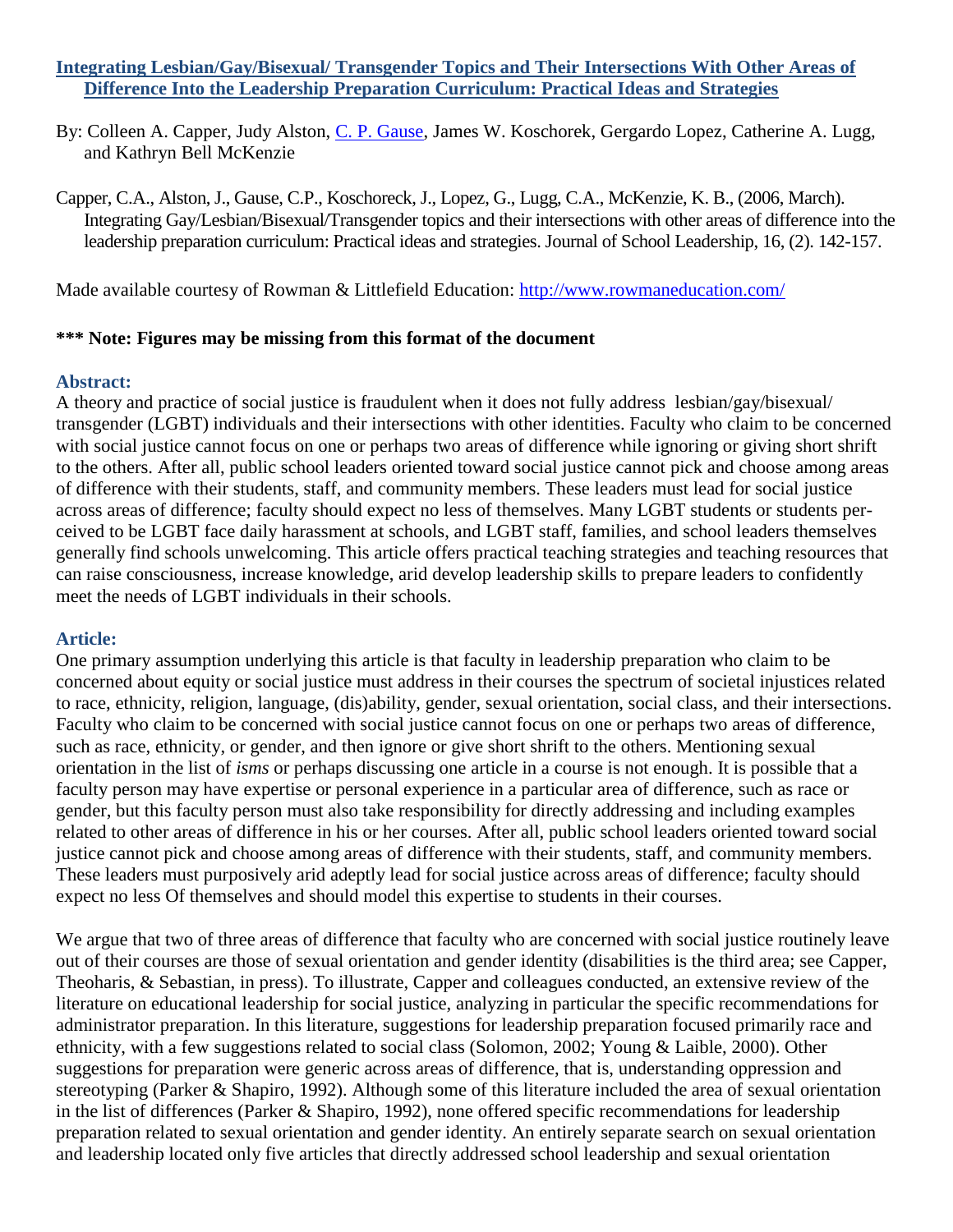(Blount, 2003; Capper, 2000; Fraynd & Capper, 2003; Koschoreck, 2003; Lugg, 2003a, 2003b), and none of these articles offered recommendations for administrator preparation.

To address this gap in the literature, this article offers ideas and strategies for integrating lesbian/gay/bisexual/ transgender (LGBT) topics ,into educational leadership courses. Modeling these ideas and strategies in courses can help build the capacity of future school leaders to provide similar professional development opportunities for their teaching staff

# **LGBT TOPICS AND SOCIAL JUSTICE**

As alluded, a theory and practice of social justice is fraudulent when it does not fully address LGBT individuals and their intersections with, other identities. The level of injustices perpetuated against LGBT individuals and individuals considered to be LGBT (though they are not) pervades the history of the human race. In the German concentration camps, males considered to be homosexual were required to wear a pink triangle. When the Allies came to open the gates to freedom, these individuals remained imprisoned. These injustices continue to this day when school leaders and educators who consider themselves to be concerned about equity and social ,justice do not intervene when students as young as those in the first grade with ambiguous gender identity are harassed and when these same social justice—minded educators allow phrases such as *queer* and *That's so gay* to ring out through school hallways. Alarmingly, 83% of students have reported that "faculty never or rarely intervene [in such harassment] when present" (Kosciw, 2004b, p. 3), whereas more than 18% of students have reported that teachers and staff themselves are making homophobic remarks to students at least some of the time (Kosciw, 2004a).

When considering integrating LGBT topics, into the curriculum, some faculty and students may question why LGBT topics should be addressed, -particularly in states and regions that have clear laws and cultural biases against homosexuality. Consequently, instructors should clearly describe why addressing LGBT issues is important, in leadership preparation and in the work of school leaders. We draw our reasons in part from the *2003 National School Climate Survey: The School-Related Experiences of Our Nation's Lesbian, Gay, Bisexual and Transgender Youth* (Kosciw, 2004a).

LGBT students mid students who do not follow traditional gender identity roles are harassed at far greater rates than most other students, with 84% of LGBT students reporting being verbally harassed (Kosciw, 2004a) and 39% of LGBT students reporting being physically harassed (e.g., shoved, pushed, hit) because of their sexual orientation (Kosciw, 2004b). Transgendered students are most at risk among LGBT students, with 55% reporting being physically harassed "because of their gender, gender expression, or sexual orientation . . meaning that transgender students are 30% more likely to suffer physical harassment than LGB students" (Kosciw, 2004b, p. 3). Kosciw also reported that 45% of LGBT students of color are verbally harassed because of both their sexual orientation and race/ ethnicity and that a high percentage of these youth (35% compared to 29% of White students) reported missing school because they felt unsafe; in fact, more than 64% of all LGBT students reported feeling unsafe in school because of their sexual orientation.

Not surprisingly, this harassment negatively affects student attendance, student achievement, and college aspirations. LGBT students who did not have (or did not know about) school policies that protected them from harassment were more than 40% likely to skip school simply because they were too afraid to go (Kosciw, 2004b). LGBT youth who experience severe verbal harassment are twice as likely to report they do not intend to go to college, and their grade point averages are lower than those of other students (2.9 versus 3.3). In addition, teacher support is linked to LGBT student career aspirations. For LGBT students who cannot identify any supportive teachers in their education career, 24% have no intention of going to college. By contrast, for those students who can identify a supportive teacher, only 10% have no intentions of going to college.

Every semester, a few students in our classes report that they do not know of any LGBT individuals in their school or community and that the conservative climate of their communities prevents them from addressing LGBT issues as a school leader. However, regardless of school location or size, LGBT topics must be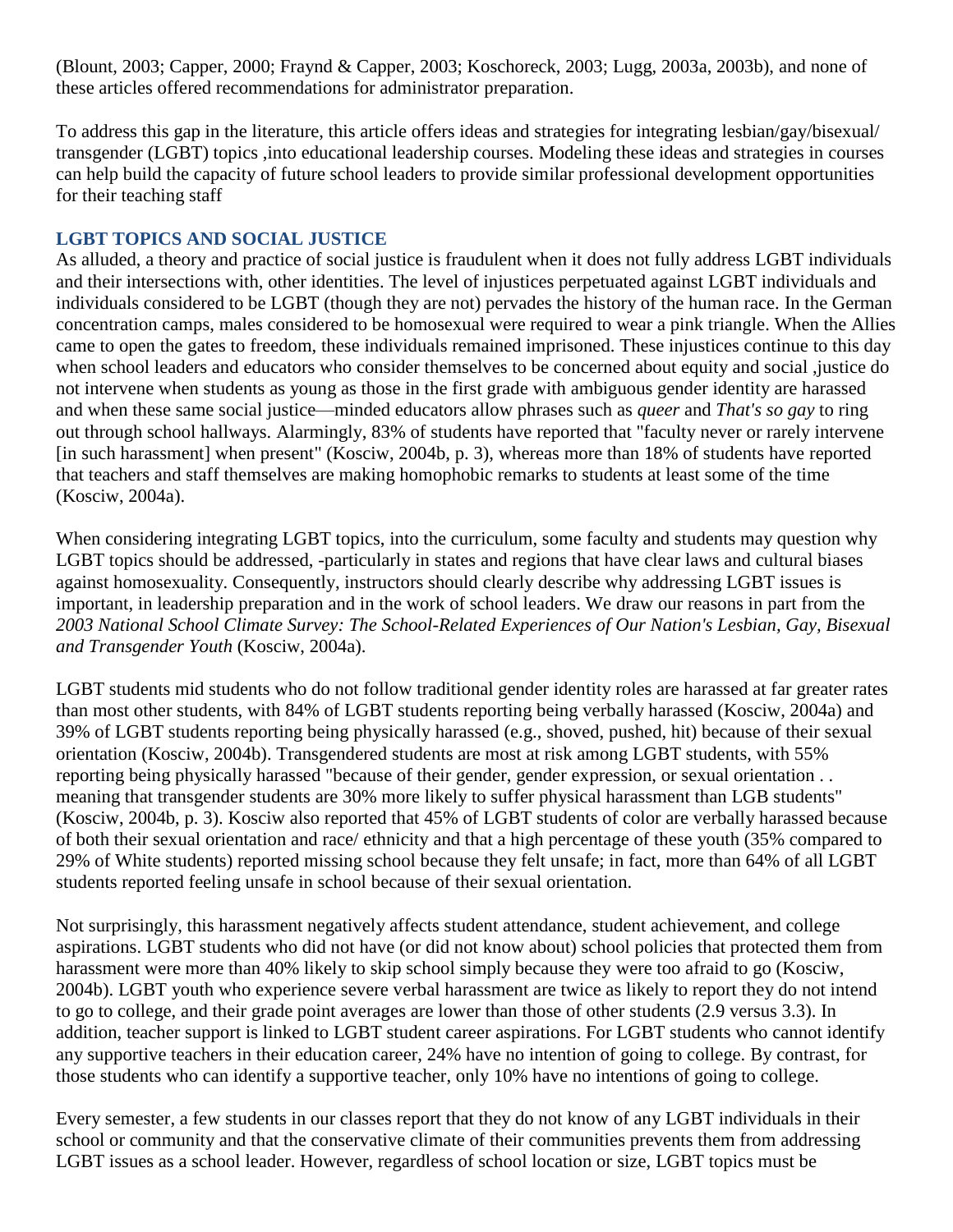addressed, given that same-gender couples live in 99% of all counties in the United States (Human Rights Campaign, n.d.) and, of these households, one-third of lesbian couples and one-fifth of gay couples have children (Women's Media, n.d.). In addition, between 6 million and 10 million children of lesbian/gay/bisexual parents currently live in the United States. hi short, no matter how rural a school or district, given the prevalence of LGBT individuals (most estimate that at least 10% of any population is LGBT), all schools have students and staff who are LGBT, have same-gender parents; know someone who is LGBT; or have immediate or extended family members, neighbors, or friends who are LGBT—all of whom are affected by harassment of LGBT students.

The unrelenting violence of LGBT harassment in U.S. schools suggests that leadership faculty do not take seriously the importance of demanding that school principals learn how to stop this harassment at all costs (for specific suggestions, see Capper, Frattura, & Keyes, 2000). At the same time, Lugg (2003b) argues that "nonoppression is not quite the same tiling as social justice" (p. 117), In addition to demanding and teaching prospective school leaders to stop student harassment, professors must; also prepare school leaders to create schools that are welcoming and affirming for all students and families, regardless of the school leaders' personal beliefs about sexual-minority individuals or regardless of the community's values and beliefs about homosexuality. In this article, we offer strategies to do so. First, we explain the methods that we used to identify these strategies.

#### **METHOD**

To develop this article, eight scholars with expertise in teaching LGBT topics in their leadership classes were contacted and asked to submit syllabi and related reading lists that included LGBT topics used in their courses. They were also asked to submit a list of activities or strategies used in integrating these topics into their courses. We then analyzed these syllabi and strategies using the constant comparative method (Glaser *&* Strauss, 1967), Figure 1).



Figure 1. A framework for preparing educational leaders for social justice.

The first circle of the framework identifies three dimensions that delineate components of a preparation program: curriculum, pedagogy, and assessment. These components must be enacted in a classroom climate of emotional safety for risk taking. The second circle depicts what school leaders must believe, know, and do to lead socially just schools. Thus, we analyzed each of the activities and strategies to determine (1) if its primary goal is to raise consciousness about homophobia and heterosexism, increase knowledge about LGBT topics, or develop specific leadership skills related to LGBT issues that leaders can actually carry out in schools or (2) if it addresses a combination of these three domains. Further, we determined if the activity, strategy, or reading was primarily curriculum related, demonstrated a particular pedagogical skill, or was an example of an assessment practice to measure student learning and growth. Considering the framework domains ensures that when teaching about LGBT topics (or any social justice—related topic), professors not only attend to the critical importance of consciousness raising about homophobia and heterosexism in schools and gaining knowledge about, for example, gender identity but also offer opportunities for students to learn specific skills related to providing safe and welcoming schools for all students.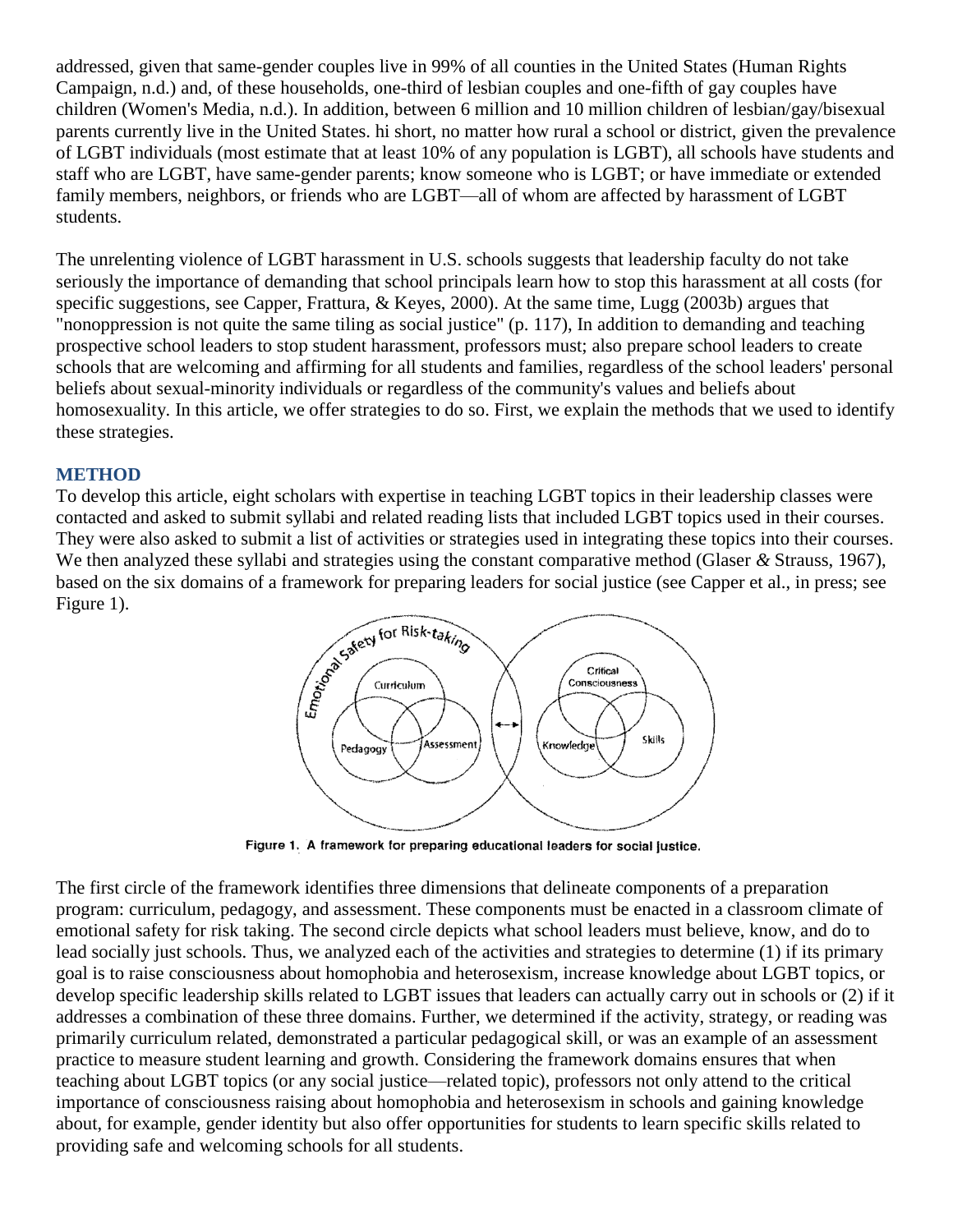#### **CURRICULUM AND PEDAGOGICAL STRATEGIES**

We now outline pedagogical strategies and specific curriculum associated with these strategies, loosely in the order that they might occur in a course. We also identify to what extent these strategies raise student consciousness, develop student knowledge, and build student capacity to carry out related leadership skills.

# *COCREATING EMOTIONAL SAFETY FOR RISK TAKING*

The pedagogical strategies we outline later in this article presume that guidelines or group agreements for class discussion about controversial topics have been established during the first class meeting, One way to establish grounds for classroom emotional safety that can encourage student risk taking is for the instructor, on the 1<sup>st</sup> day of class, to pose the question, verbally and in writing, "What do you need from this class, from the instructor, or from each other to do your best work, to feel comfortable speaking your truth about a topic, to help you push to your growing edge around topics?" Students can take a few minutes to write their responses on index cards and then take turns going around the room saying their responses while the professor writes them on newsprint. It is important for the instructor to add to the list, if students have not mentioned it, that denigrating side comments about any individual or group are not allowed, including, for example, negative comments about "conservative Christians" or "the Christian right" or any other particular group, explaining that, in public schools, principals need to work well with the entire community and staff, which include individuals along the entire continuum of beliefs. This establishes a tone for the class from the beginning. Furthermore, if there are students who subscribe to a conservative point of view, then they know that their views will also be respected. The instructor should also ensure that confidentiality is listed among the agreements, to ensure that students can know that if they voice an unpopular opinion, they will not be denigrated outside of class. In addition, the instructor should ensure that the agreements include a. stipulation that if anyone is made to feel uncomfortable during class, this discomfort will be immediately addressed by the professor or class members. The list of student-generated group agreements is distributed as a handout during the next class, where students review them, add any additional ones, and clarify any that are unclean Students are reminded that the professor is not the "groupagreement police" and that all students are responsible for ensuring the agreements are followed. We stress that these group agreements help provide the conditions for students to engage in difficult conversations with others about power and differences, enhancing the quality of their leadership preparation.

# *LGBT CURRICULUM AND PEDAGOGY*

After establishing the group agreements, many of us then present information regarding why it is important to address LGBT topics in the educational leadership curriculum. We use the statistics cited in the LGBT and Social Justice section of this article to make our case. We then move on to additional curriculum topics and pedagogical strategies.

Most leadership preparation students are unfamiliar with or dangerously naïve about state and local laws that address LGBT individuals, with language and terms associated with sexual orientation (e.g., *transgender, gender identity, bisexual* and *queer,* among others) and with ideas associated with LGBT topics, including recent research on why individuals are LGBT. Thus, a minilecture and article discussion (we suggest Lugg, 2003a) can be one way to Share this information that increases a student's consciousness and knowledge. For example, appropriate terms to use when discussing LGBT topics include *LGBT individuals* or *sexual. minorities.* Phrases and language that are inappropriate when discussing LGBT topics include *homosexuals,*  because this term has historically referred primarily to gay men, and *sexual preference,* because most LGBT individuals do not consider their sexuality a "preference" or choice but rather their sexuality identity a result of biological makeup. In addition, most LGBT individuals find the phrase *gay/lesbian lifestyle* offensive because it assumes that the day-to-day lives of LGBT individuals are exotic and remarkably different from those of individuals without this identity.

Additional pedagogical strategies include videos, panel discussions, and case presentation and analysis. One powerful strategy is showing the video *It's Elementary* (see Resource List), which features racially diverse elementary and middle schools across the country and how they have integrated LGBT topics into their curriculum and have provided a supportive culture for LGBT staff in their schools, The video features the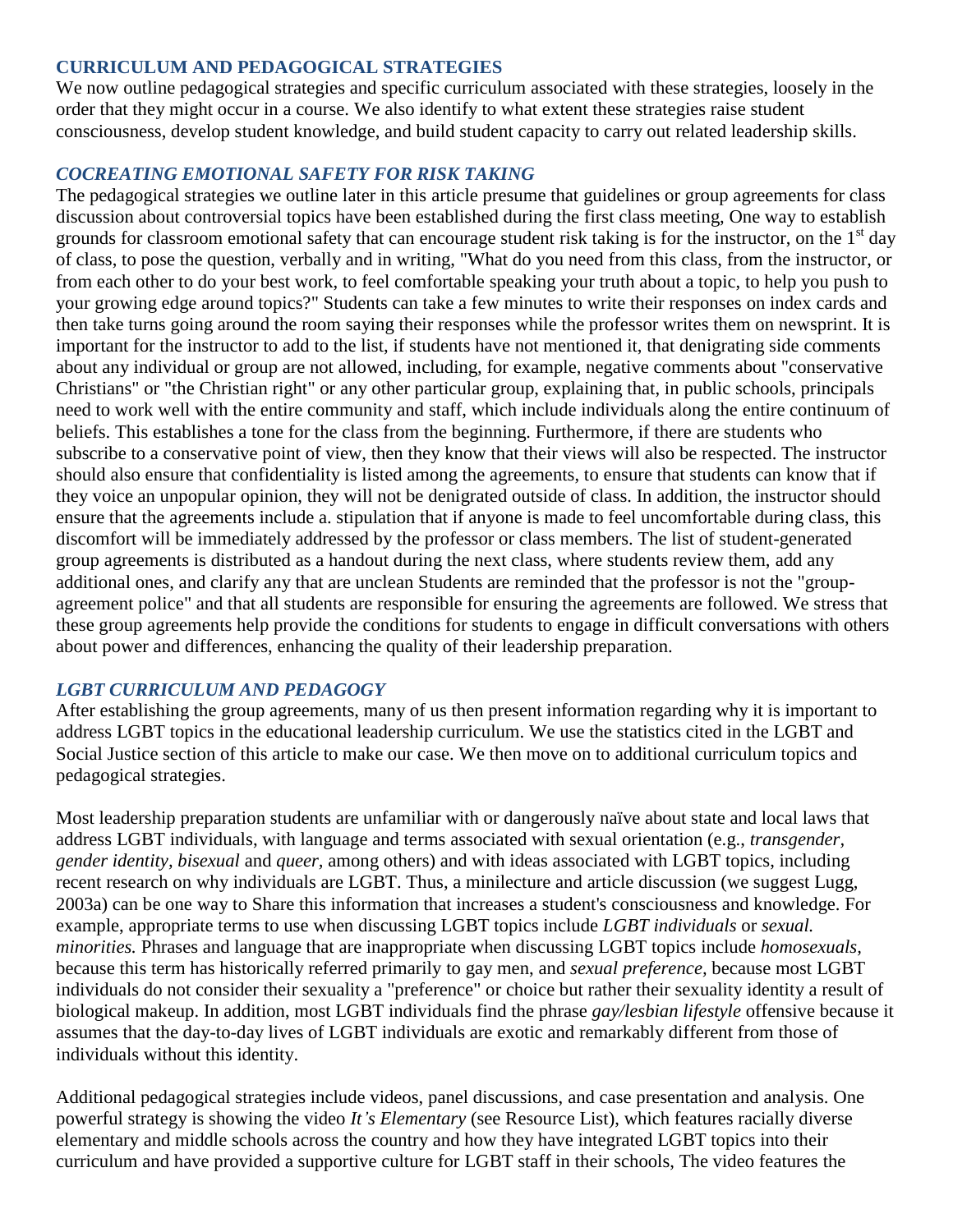principals of each of the schools discussing why they directly address LGBT topics in the curriculum and culture. This strategy raises student consciousness about the appropriateness of integrating LGBT topics into the elementary and middle school curricula and provides knowledge about ways it can be done, as well as possible barriers that leaders might experience in addressing these topics.

A second powerful pedagogical strategy includes inviting a panel of LGBT individuals or educators, including LGBT persons of color, to speak to the class, sharing their educational experiences and offering suggestions for school leaders. This strategy raises student consciousness about LGBT individuals and the heterosexism and homophobia they confront, and it provides students' with knowledge about leader actions that can make a difference (see Resource List for speaker sources). When the panel shares its stories, it is important that the speakers are seated among the students in the room and not in front of the room "on display." This seating arrangement encourages students to interact with the guests on an individual basis before and after the panel, furthering the opportunity to break down stereotypes and correct misinformation.

For a third pedagogical strategy, students can conduct an. LGBT equity audit in their, school (Capper et al., 2000; Skrla., Scheurich., Garcia, & Nay; 2004). Audit questions, taken from Capper and colleagues, include the following:

Does your district have any policies that address sexual orientation and gender identity?

Does your school or district antiharassment policy include sexual orientation and gender identity?

How and to what extent does your district's curriculum provide instruction. related to sexual orientation and gender identity?

If a. group of students approached your building principal and requested to begin a Gay-Straight Alliance (see www.glsen.org) , how would your principal and district respond, given that opposing such a request is illegal?

Assess your school's library and media holdings. related to sexual orientation and gender identity. To what extent do students in your school have access to information about sexual orientation and gender identity, and what is the nature of this information?

If you are at the elementary level, to what extent are same-gender families addressed in the family units that occur in the early elementary grades, and what books and other resources are available to do so?

To what extent do school enrollment forms and other school forms recognize same-gender parents (i.e., do the forms only include reference to "mother" and "father")?

How are same-gender families respected and appreciated at parent-teacher functions and in the life of the school?

How are staff with same-gender partners or romantic relationships in-chided on staff social invitations—that is, is reference made to significant others?"

What school data are collected on harassment associated with sexual identity?

What do these sexual orientation data mean?

The students then write a one-page analysis incorporating related required readings; assessing their schools' strengths and areas for improvement in serving LGBT parents, students, and staff within their schools' curriculum, instruction, and. culture; and detailing concrete strategies for remedying the weaknesses. The sexual orientation equity audit is a powerful strategy for raising consciousness about LGBT inequities in their Own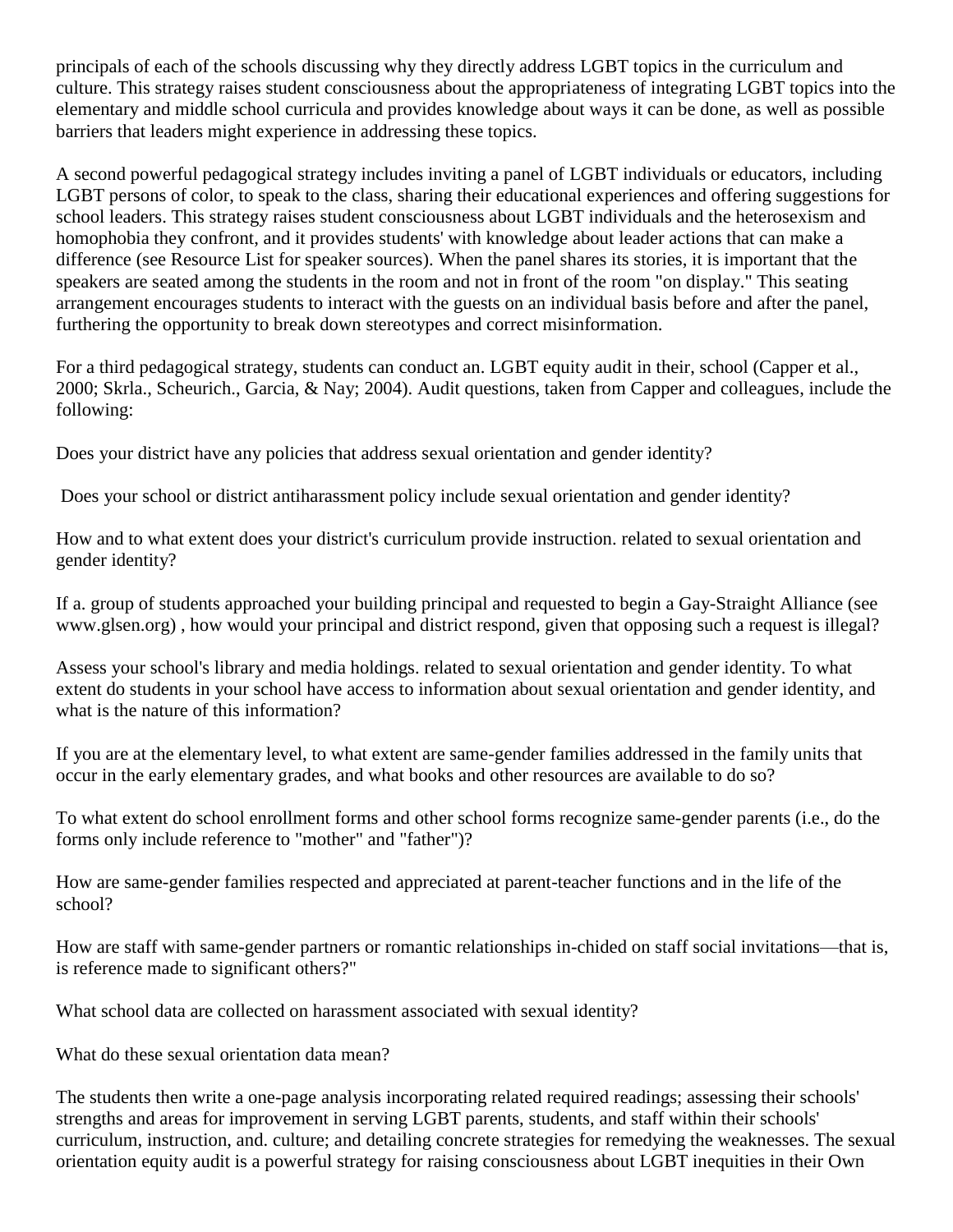schools. Students also gain knowledge about their schools' policies and practices, and they learn skills for data gathering and analysis and how to make concrete recommendations for policy and practice from these data.

Fourth, students can discuss legal issues surrounding sexual orientation and gender identity using the questionand-answer format. from the publication *Dealing With Legal Matters Surrounding Students' Sexual Orientation and Gender Identity* (National School Boards Association, 2004). Question topics include the following: students wanting to form a Gay—Straight Alliance; student dress codes and how these affect transgendered students; parents' Concerns about "prohomosexual" class content and demands that their children be removed from a class; same-gender couples attending the school prom; students with religious or moral objections to homosexuality who want to have a public forum to air their views; creating antiharassment policies on the basis of sexual orientation despite claims by some students that such policies 'violate their rights Of free speech; and others. We offer two activities for utilizing this publication.

First, before having students read *Dealing With Legal Matters* (National School Boards .Association, 2004), the professor writes each question posed in the publication on an index card, and small groups of students draw the cards at random and work to address the questions. The groups present their questions and responses to the entire class. Then the class reads the answers from the publication, or the professor presents them.

A second way to use the publication *Dealing With Legal Matters* (National School Boards Association, 2004) is to have students read the publication, draw questions from the publication at random, and then read those questions to other randomly selected students in the class. The other students must then respond to that question on the spot. Students and the instructor then provide additional ideas and feedback on the students' responses. These two activities raise student consciousness about issues related to LGBT individuals, increase their knowledge about the LGBT legalities, and provide student practice in responding to similar questions and issues in their schools.

For a fifth, pedagogical strategy, students can work individually and then in small groups for a think-pair-share activity, Students first think of a problem in their schools or districts that relates to institutional heterosexism and homophobia. Students determine if the issue is one of invisibility and imbalance, stereotyping, or fragmentation and isolation (see Capper, 1993). Students then think of what they can do to address the problem—that is, what they can stop, start, or continue doing. Students then share the problem and action with a partner. Finally, all students share with the large group the actions they would take. They list them under columns of *Stop, Start,* and *Continue* on a one-page handout with places for students to write their responses. This activity raises student consciousness about heterosexism in their schools, increases. their knowledge about what is contributing to this problem, and provides a list of student-generated actions that they could take in their schools.

A sixth pedagogical strategy uses case scenarios and debates to address homophobia and heterosexism, though we offer these strategies with caution. Given the paucity of published cases that address LGBT individuals by our count, just 1 out of 90 has addressed LGBT topics since the inception of the *Journal of Cases in Educational Leadership* in the summer of 1998--we suggest. limiting case scenarios to ones similar to the legally defensible Cases described in the *Dealing With, Legal, Matters* (National School Boards Association, 2004). Otherwise, instructors risk using cases that merely perpetuate stereotypes and misinformation. For example, the case "Taboo Dating" (McCray, Pauken, Beachum, 2004) focuses on a same-gender. couple who wish to attend the prom. In short, although the case points out interesting situations (of which space limitations prevent a thorough critique), it. also reproduces misinformation and stereotyping. If instructors were to use this case without critiquing it—would they actually ask students to debate the merits and problems of an interracial or interreligions heterosexual couple's attending the school prom?—and if they were to do so without a thorough understanding of the legal assumptions involved (of which most leadership faculty do not have legal expertise), they would perpetuate homophobia and heterosexism educational leadership.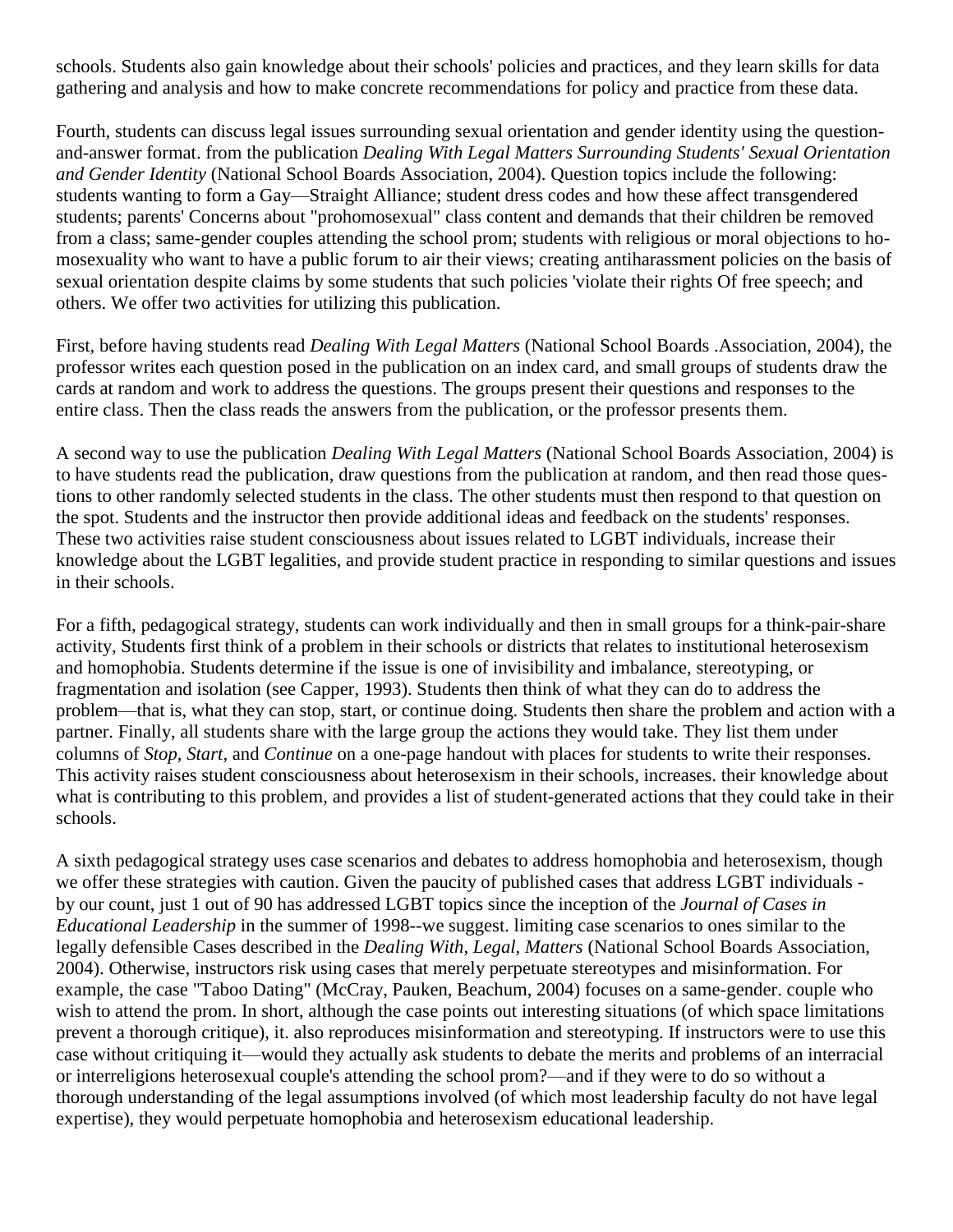Relatedly, we consider it's inappropriate to propose a case scenario where a principal is approached to form a Gay–Straight Alliance and students are asked to weigh the merits and demerits of doing so. Legally, principals must allow such an organization to form (as addressed in *Dealing With Legal Matters;* National School Boards Association, 2004). For both of these cases, students might be asked to identify the possible kinds of resistance they would face in supporting these situations, how exactly they would address this resistance, and additional reasons for not interfering with same-gender couples or the forming of a Gay—Straight Alliance. We prefer using real cases in students schools as sources of classroom instruction; however, if instructors use store-bought case scenarios that do not perpetuate stereotypes and misinformation and if these cases are used appropriately, then they can raise student consciousness about heterosexism and homophobia, increase student knowledge about public school student rights, and provide skill development in dealing with staff and community resistance.

Many other teaching strategies can address building leadership skills to address LGBT issues. For example, students can learn how to increase the selections of media materials and books in their school libraries (see Resource List) or how to create antiharassment policies in their schools that include sexual orientation and gender identity.

To bring closure to the class, during the last 10 minutes students are asked to complete an anonymous index card: on one side writing what they appreciated about, the class session and on the other side writing any questions, concerns, or suggestions for change. These cards are then read at the next class, and any concerns or needed changes are addressed immediately. This postclass evaluation helps the instructor stay informed about any lingering concerns or questions that can be addressed in subsequent classes.

# **DEALING WITH STUDENT RESISTANCE**

We have experienced two causes for resistance when teaching about LGBT topics in our leadership preparation courses. Some individuals with particular religious beliefs argue that discussion of LGBT topics has no place in public education and if any information about LGBT individuals is presented, then that means the instructor (or principal of a school in a staff development context) is promoting homosexuality. A second source of student resistance involves students of color whose cultural values include the belief that homosexuality is wrong or a sin and, again, should not be discussed or addressed in public education.

We address both these concerns in the same way, by returning to the statistics presented for the reasons why LGBT topics need to be addressed. We point out, for example, that regardless of a leader's cultural or religious beliefs concerning sexual-minority individuals, all students who attend a public school should be able to do so safely, without being harassed, and it is the leader's responsibility to ensure that this happens. Protecting a child from harassment or decreasing harassment in schools cannot be construed as promoting homosexuality. Just as Christian students in the school should be protected from student and educator harassment, so should LGBT individuals. In addition, because students who are harassed or who feel unwelcome in school will have lower attendance rates and lower achievement scores, it is in the leader's best interest to provide as positive a culture as possible for all students in the school.

#### **ASSESSMENT: A MISSING PIECE**

Assessment of student learning regarding LGBT topics beyond standard course evaluation (and the index card closure activity) remains limited. One exception, Pettus and Allain (1999; cited in Brown, 2004) includes two LGBT-related questions among 63 questions in their social justice assessment, and both questions pertain to consciousness or knowledge about LGBT topics, although neither address specific skills. Brown (2004, 2005) has reviewed the measurement literature related to developing a social justice orientation and, within a leadership course, has conducted pre- and posttests to measure gains in social justice orientation. However, this work focused primarily on student beliefs and dispositions, whereas measurement of student knowledge or specific skill acquisition has remained unexplored. The field of education could greatly benefit from the development of instruments that measure student dispositions, knowledge, and skills regarding LGBT topics and leadership, not only those measured before and after taking a course that includes such content, but, also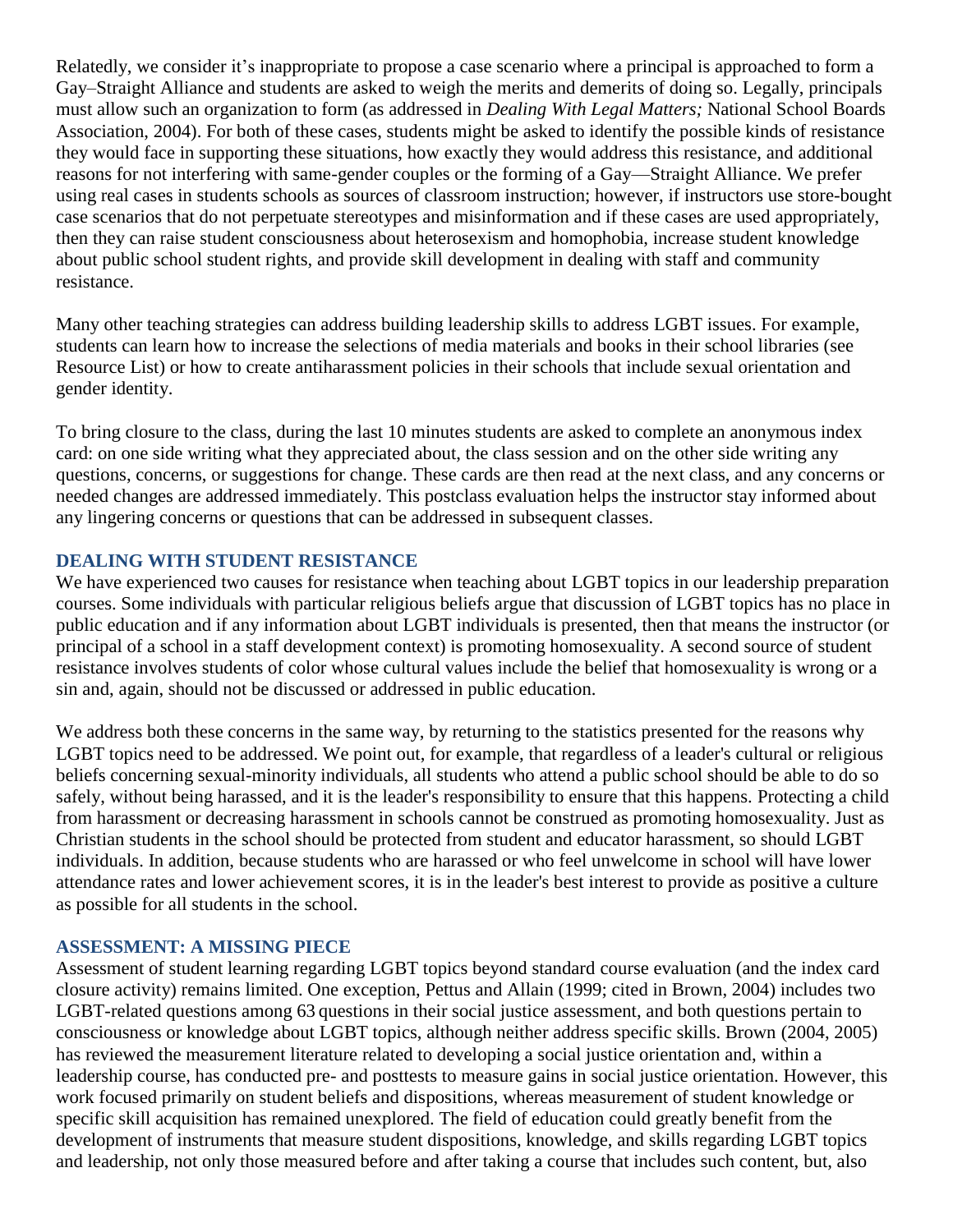those regarding to what extent school leaders are engaging in proactive LGBT practices after program completion.

# **CONCLUSION**

This article provides a ready-to-use document to help professors easily integrate LGBT topics into their leadership courses. Space limitations prevent, sharing many additional excellent, teaching strategies. Professors should not let their lack of knowledge about LGBT topics or their fear of stifling up controversy or offending some students prevent them from seriously addressing these topics in their courses. LGBT students, staff, and families and individuals who are perceived to be LGBT, as well as all of their loved ones, are counting on us to do so.

# **NOTE**

The seven authors of this article bring an array of diverse perspectives to the LGBT topic: Three are men and four are women; three are of color; three are out lesbians and two are out gay men; and two consider themselves straight allies with LGBT individuals. In addition, they represent a range of leadership preparation programs, in states that provide varying degrees of support and barriers when teaching LGBT topics; Four reside in Midwestern states two work in universities located in liberal cities but conservative states whereas two work in conservative communities located in conservative states; one works at an East Coast university in a progressive state; one is from a Southern university; and one works at a university in the Southwest. The authors also have a range of tenure in integrating LGHT topics into the leadership curriculum, spanning 2 to 16 years.

#### **APPENDIX: RESOURCE LIST**  *SPEAKER RESOURCES*

Parents, Families, and Friends of Lesbians and Gays [\(www.pflag.org\)](http://www.pflag.org/). This national nonprofit organization with over 200,000 members and supporters, as well as chapters in every state—promotes the health and wellbeing of gay, lesbian, bisexual, and transgendered persons, their families, and friends through support, education, and advocacy.

Gay, Lesbian, Straight Educators Network [\(www.glsen.org\)](http://www.glsen.org/) with chapters in every state

College or university diversity groups

Faith communities who are welcoming and affirming of gay, lesbian, bisexual, and transgendered individuals (see www.christianlesbians.com for a complete list by state)

Community support groups for gay youth or teens

*WEBSITE* [www.glsen.org](http://www.glsen.org/)

# *VIDEOS*

Information available at [www.glsen.org.](http://www.glsen.org/)

*It's Elementary: Talking About Gay Issues in School*

*Brother Outsider: the Life of Bayard Rustin* (advisor to Martin Luther King and organized march on Washington)

*Before Stonewall* (good lesbian, gay, bisexual, and transgender history and schools discussed throughout)

*De Colores—Lesbian and Gay Latinos: Stories of Strength, Family, and Love*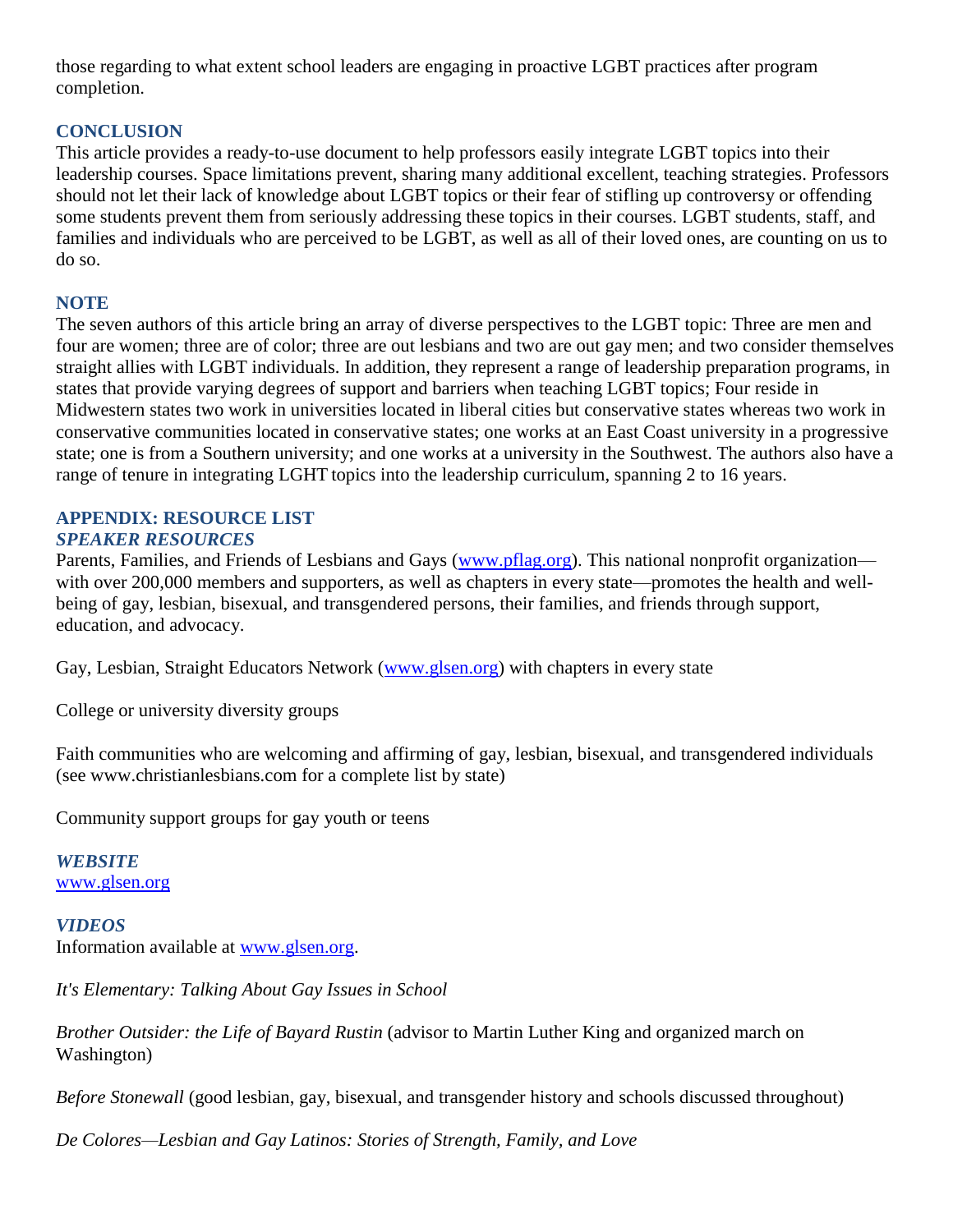# *REFERENCES*

Blount, J. (2003). Homosexuality and school superintendents: A brief history. *Journal of School Leadership, 130),* 7-26.

Brown, K. (2004). Assessing preservice leaders' beliefs, attitudes, and values regarding issues of diversity, social justice, and equity: A review of existing measures. *Equity and. Excellence in Education*, 37(4), 332<sub>7</sub>342, Brown, K. (2005). Social justice education for preservice leaders: Evaluating transformative learning strategies. *Equity arid, Excellence in Education,* 38(2), 155-167.

Capper, C. A. (Ed.). (1993). *Educational administration in* a *pluralistic society.* New York: State University of New York Press.

Capper, C, A. (2000). Homosexualities, organizations, and administration: Possibilities for in(queer)y. *Educational Researcher, 28(5),* 4-11.

Capper, C. A., Frattura, E., 8,1, Keyes, M. (2000), *Meeting the needs of students of all abilities: Leading beyond inclusion.* Newbury Park, CA: Corwin.

Capper, C. A., Theoharis, G., & Sebastian J. (in press). Toward a framework for preparing leaders for social justice. *Journal of Educational Administration,*

Fraynd, D. J., & Capper, C. A. (2003). "Do you have any idea who you just hired?!?" A study of open and closeted sexual minority K-12 administrators. *Journal of School. Leadership,* 13(1), 86-125.

Glaser, G. B., & Strauss, A. L. (1967). *The discovery of grounded theory: Strategies Jar qualitative research,*  Chicago: Aldine.

Human Rights Campaign. (n.d,) *Census 2000.* Retrieved September 20,2005, from http://www.hrc.Org/Template.cfm?Section=Census\_20001&Template=/TaggedPage/TaggedPageDisplay.cfm? &TPLID=23@ContentID=27201

Koschoreck, J. W. (2003). Easing the violence: Transgressing heteronormativity in educational administration, *Journal of School Leadership, 13(1),* 27-50.

Kosciw, J. G. (2004a). *The 2003 National School Climate Survey: The school-related experiences of our nation's lesbian., gay, bisexual and transgender youth,* New York: Gay, Lesbian, Straight Educators Network. Retrieved June 21, 2004, from http://ww glsen.org/binarydata/GLSEN\_ATTACHMENTS/file/300-2.pdf Kosciw, J. G. (2004b). *The 2003 National School Climate Survey: The school related experiences OM' nations lesbian, gay, bisexual and transgender youth- Key findings.* New York: Gay, Lesbian, Straight Educators Network. Retrieved September 20, 2005, from

[http://www.glsen.org/binarydata/GLSEN\\_ATTACHMENTS/file/274-3.PDF](http://www.glsen.org/binarydata/GLSEN_ATTACHMENTS/file/274-3.PDF)

Lugg, C. A. (2003a). Our straight administrators: The law, lesbian, gay, bisexual, and transgendered educational administrators, and the assimilationist imperative. *Journal of School Leadership,1.10),* 51-85.

Lugg, C, A. (2003b). Sissies, faggots, lezzies, and dykes: Gender, sexual orientation, and a new politics of education? *Educational Administration Quarterly,* 30(1), 95-134.

McCray, C. R., Pauken, B, & Beachum, F. D. (2004). Taboo dating in the 21st century at Payton High School. *Journal of Cases in Educational Leadership,* 7(3). Retrieved September 19, 2005, from [http://ucea.org/htm/cases/V7-Iss3/p](http://ucea.org/htm/cases/V7-Iss3/)df/FC-Taboo%20Dating%20FE.pdf

National School Boards Association. (2004). *Dealing with legal matters rounding students' sexual orientation and gender identity,* Retrieved September LS, 2005, from

<http://www.nsba.org/site/doc.asp?TrackID=&SID=1&DID=34611&CID=1425&VID=2>

Parker, L., & Shapiro, J. R (1992). Where is the discussion of diversity in educational administration programs? Graduate students' voices addressing an omission in their preparation. Journal *Leadership,* 2(1), 7-33.

Pettus, A. M., & Allain, V. A. (1999). Using a questionnaire to assess prospective teachers' attitudes toward multicultural education issues. *Education, 119(4),* 651-657.

Skrla, L., Scheurich, J. J., Garcia, J., & Nolly, G. (2004). Equity audits: A practical leadership tool for developing equitable and excellence schools. *Educational Administration Quarterly,* 40(1), 135-163. Solomon, R. P. (2002). School leaders and antiracism: Overcoming pedagogical and political obstacles. *Journal of School Leadership,* 12(2), 174-197.

Women's Media. (ad.). *That's a family! Statistics on U.S. families.* Retrieved September 20, 2005, from [http://womedia.org/taf\\_statistics.htm](http://womedia.org/taf_statistics.htm)